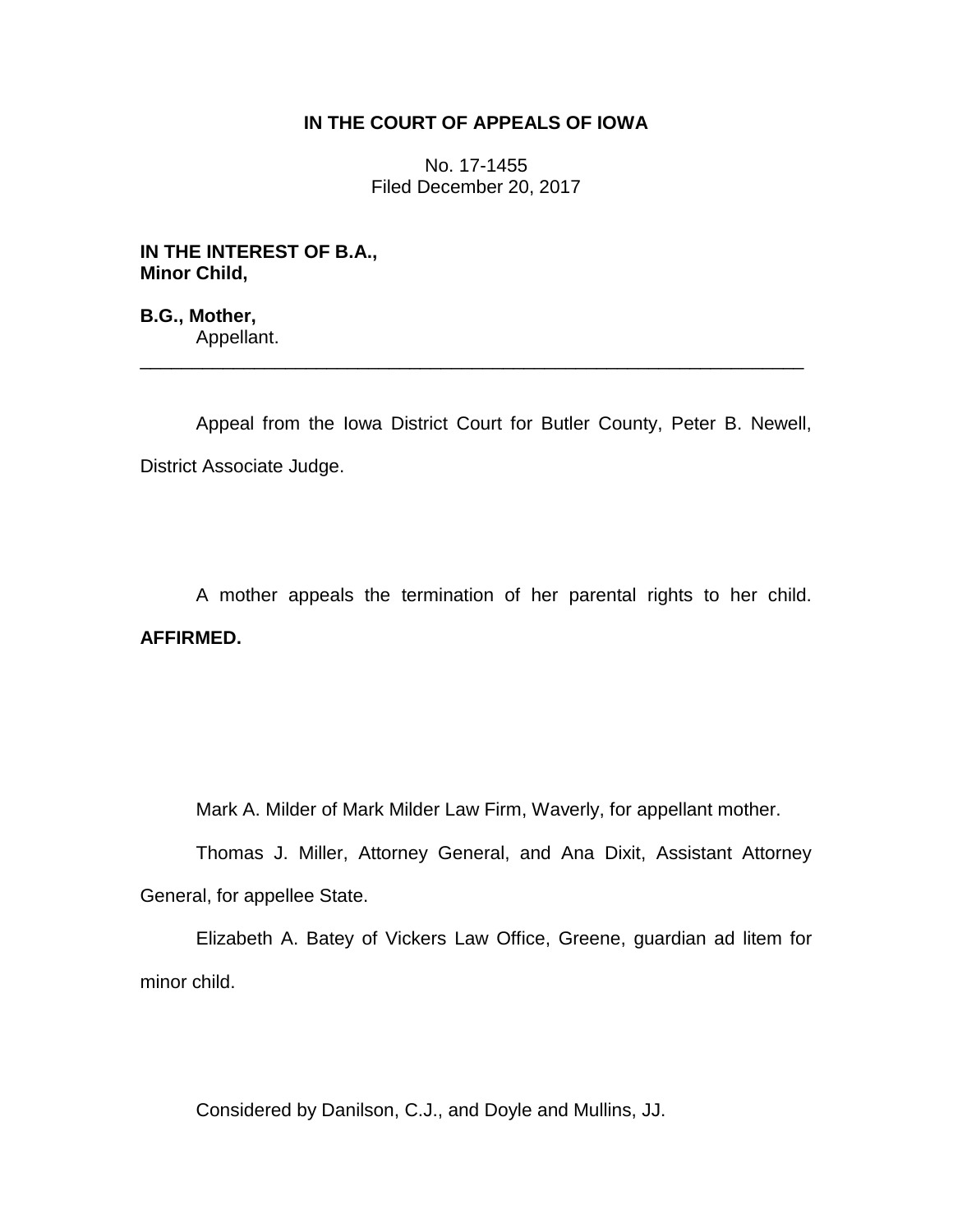**DOYLE, Judge.**

B.A. was born in June of 2015, and in August 2017, the juvenile court terminated his parents' parental rights. The mother now appeals the court's ruling, though she does not dispute that grounds for termination of her parental rights were established.<sup>1</sup> See In re P.L., 778 N.W.2d 33, 40 (lowa 2010) ("Because the father does not dispute the existence of the grounds . . . , we do not have to discuss this step."). Rather, she asserts she was denied due process in the case. She also contends she should have been given additional time for reunification or, alternatively, a guardianship should have been established rather than terminating her parental rights. Our review is de novo. *See In re M.W.*, 876 N.W.2d 212, 219 (Iowa 2016).

The child came to the attention of the Iowa Department of Human Services in August 2015 due to concerns about the mother's drug use and mental health. The mother admitted she had been parenting the child while under the influence of methamphetamine. The mother was on probation from a 2013 conviction for possession of a controlled substance. The mother voluntarily agreed to place the child in the care of her mother, the child's grandmother, and to participate in services. Nevertheless, the mother was arrested in April 2016 for possession of methamphetamine. Thereafter, the child was adjudicated a child in need of assistance (CINA) and formally placed in the grandmother's care, where he has since remained.

 $\overline{a}$ 

 $1$  The father's parental rights are not at issue in this appeal.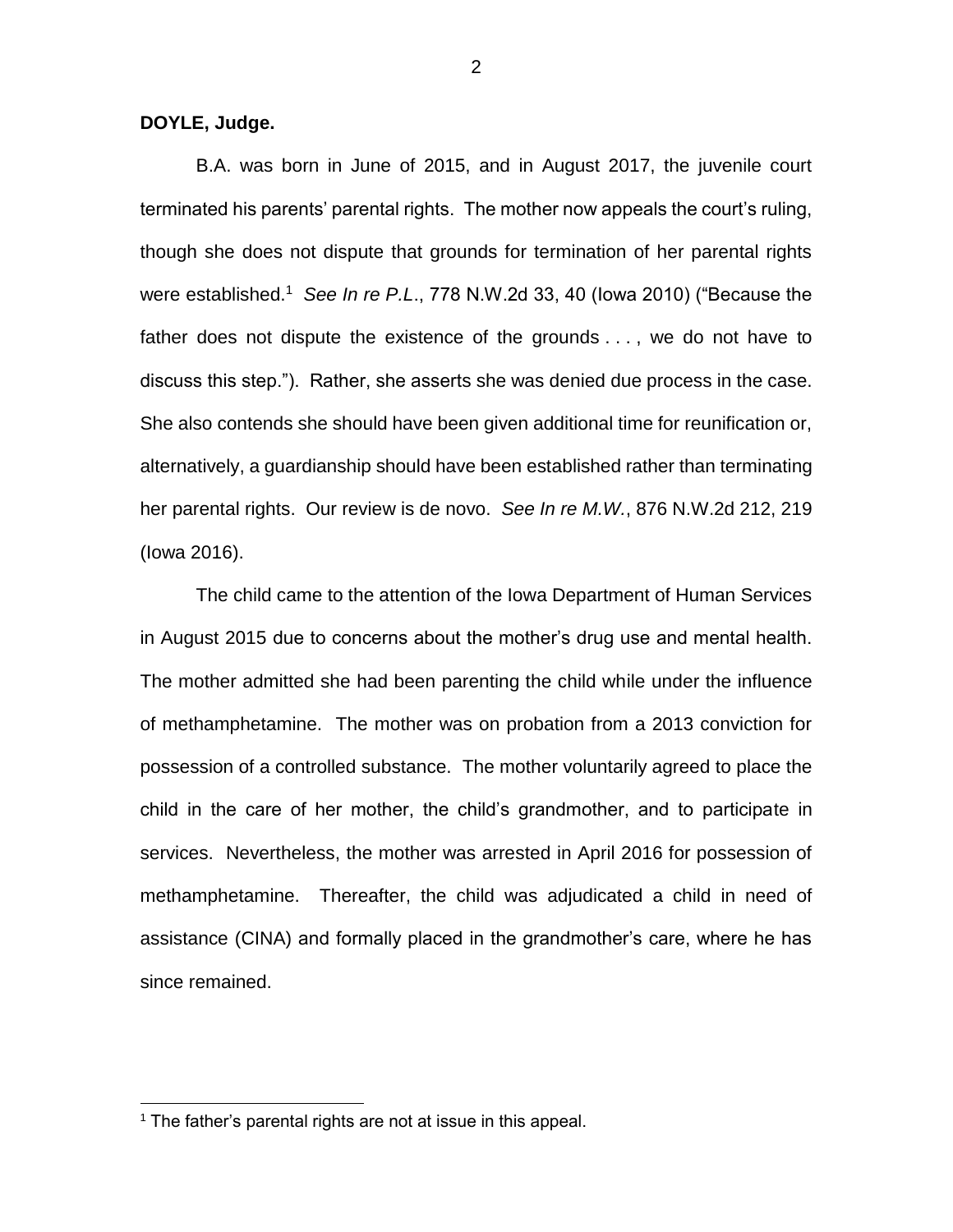The mother was incarcerated after her April 2016 arrest while probation revocation proceedings were pending. She was placed in the Women's Center for Change in June 2016, and she was released with continued supervision in August 2016. However, the mother continued using methamphetamine, and she stopped having interactions with the child altogether in November 2016. After she failed to comply with the conditions of her probation, a warrant was issued for her arrest in late 2016 or early 2017. The mother was not located until March 2017, when she was arrested and placed in jail until she was sent to the Iowa Correctional Institution for Women (ICIW) in Mitchellville in April 2017. The State then filed its petition for termination of her parental rights.

Before the scheduled hearing, the mother requested to be present at the hearing, and she filed a request that the juvenile court enter an order directing that she be transported to the hearing by the Butler County Sheriff. The court entered an order for transport, and the Iowa Department of Corrections (IDOC) subsequently filed a motion asking the court to reconsider its order, arguing the juvenile court lacked authority to order removal of the mother from the ICIW, an inmate under the custody and control of the executive department, i.e. the IDOC, but it offered to make the mother available by phone or video conference, if that was available. Following a hearing, the court denied the IDOC's motion and directed the Butler County Sheriff to transport the mother to the upcoming termination-of-parental-rights hearing. The IDOC appealed the matter to the Iowa Supreme Court, and that court summarily reversed the juvenile court's order, citing Iowa Code section 622.82 (2017) and *Myers v. Emke*, 476 N.W.2d 84, 86 (Iowa 1991).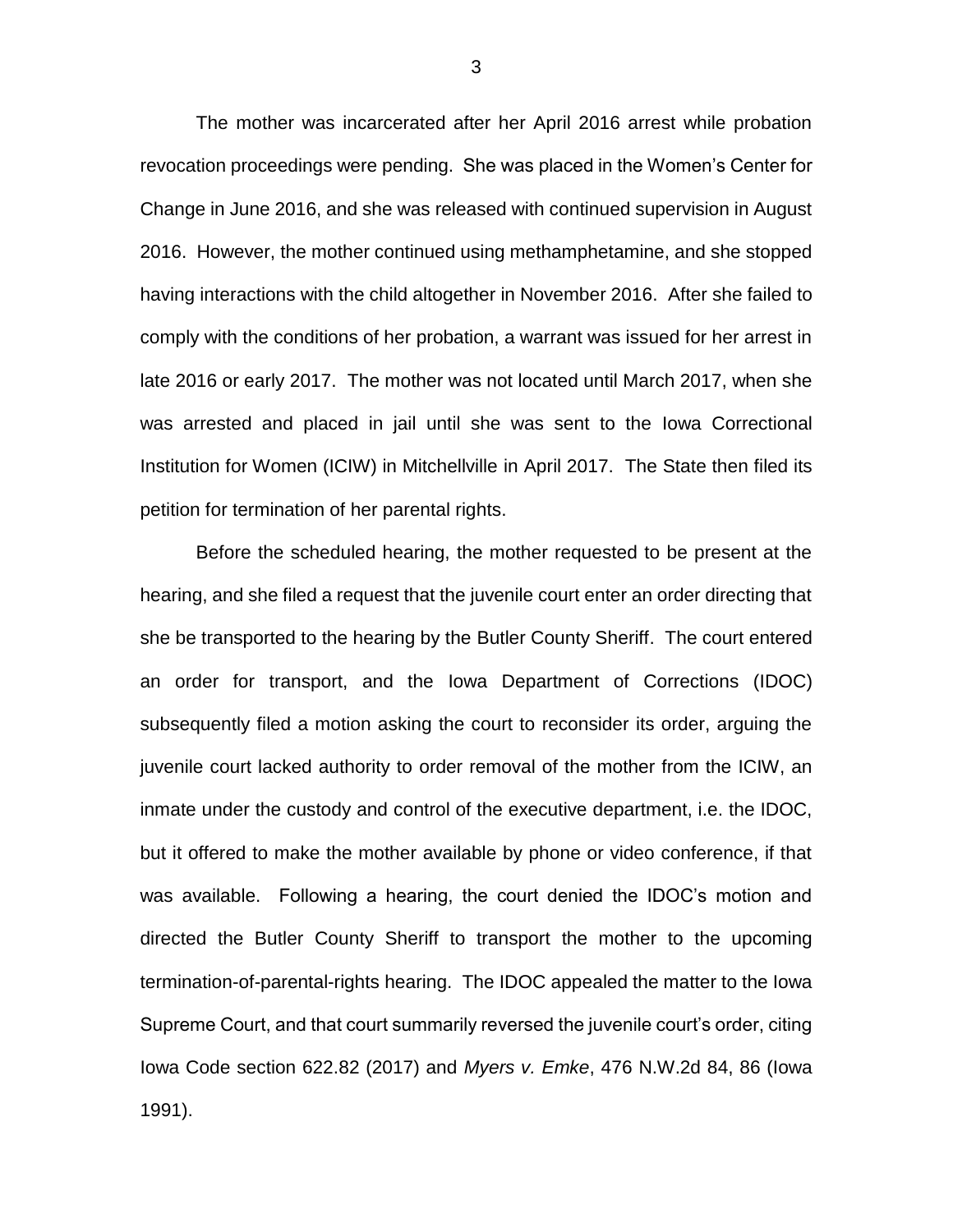The termination-of-parental-rights hearing was held August 16, 2017, with the mother's attorney appearing physically on her behalf at the hearing and the mother appearing via speakerphone from the ICIW. The mother testified she had participated in numerous services while incarcerated and was due to be released to the Women's Center in two days. She also testified she anticipated a discharge from supervision on November 27, 2017.

On appeal, the mother asserts her due process rights were violated by the IDOC's refusal to transport her to the termination-of-parental-rights hearing. The State argues that this issue was already litigated to the Iowa Supreme Court and should not be decided again here. In any event, the State argues the Iowa Supreme Court correctly reversed the juvenile court's transportation order. We note, as an intermediate appellate court, we do not possess the power to overturn that court's rulings. *See, e.g.*, *State v. Miller*, 841 N.W.2d 583, 584 n.1 (Iowa 2014) ("Generally, it is the role of the supreme court to decide if case precedent should no longer be followed."); *State v. Eichler*, 83 N.W.2d 576, 578 (Iowa 1957) ("If our previous holdings are to be overruled, we should ordinarily prefer to do it ourselves."); *State v. Hastings*, 466 N.W.2d 697, 700 (Iowa Ct. App. 1990) ("We are not at liberty to overturn Iowa Supreme Court precedent."). Regardless, this court has long held that if "a parent receives notice of the petition and hearing, is represented by counsel, counsel is present at the termination hearing, and the parent has an opportunity to present testimony by deposition," the parent has not been deprived of fundamental fairness. *In re J.S*., 470 N.W.2d 48, 52 (Iowa Ct. App. 1991). Here, the mother received notice of the hearing, had the opportunity to litigate the denial of her request for transport, and was present via speakerphone

4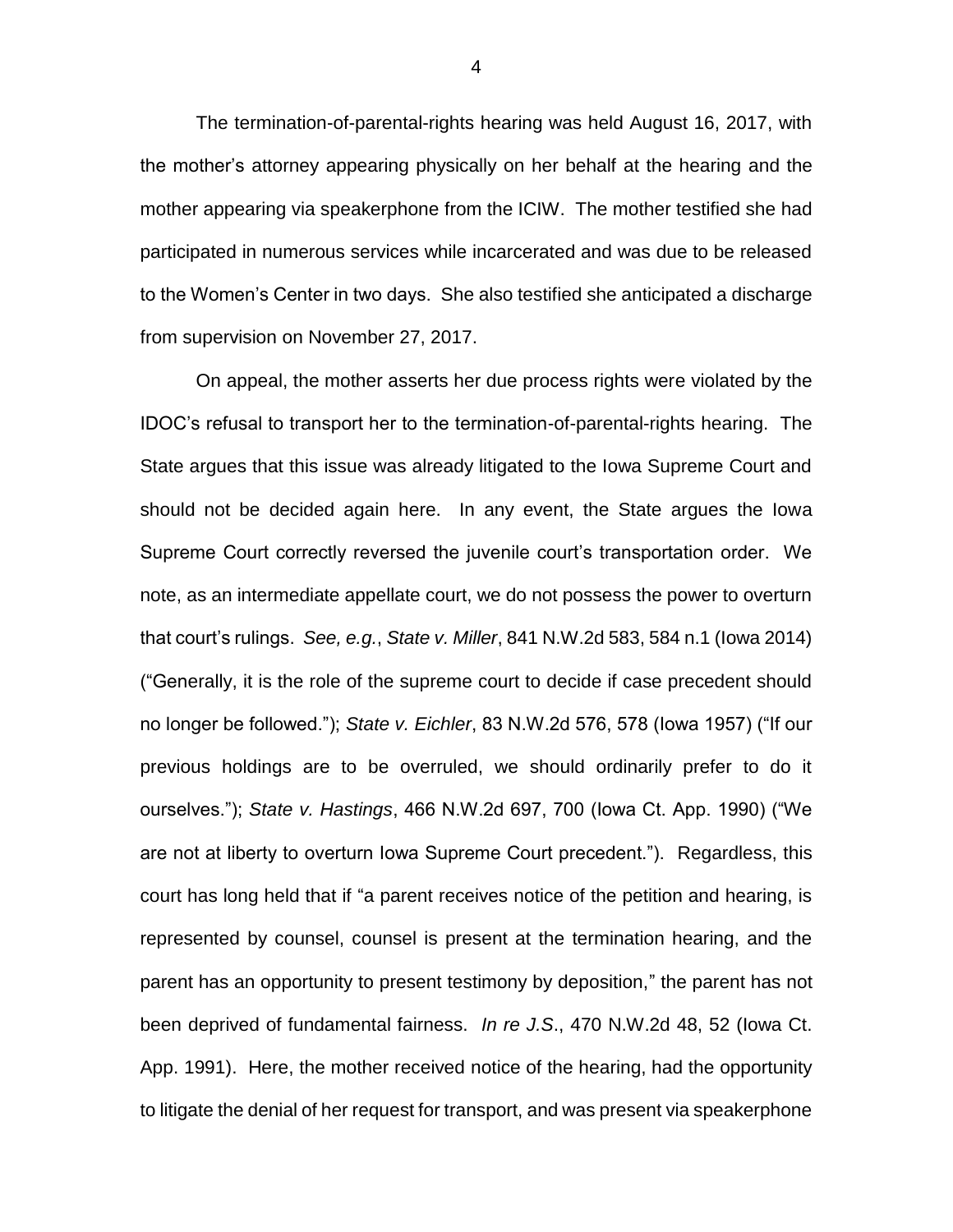at the termination-of-parental-rights hearing, where her attorney was physically present and the mother was permitted to read a statement and give testimony. There is no violation here.

Additionally, having reviewed the record de novo, we find no reason to disturb the juvenile court's denials for additional time for reunification and establishing a guardianship. After a termination-of-parental-rights hearing, if the court determines "facts sufficient to sustain the petition have been established," the court can either "order parental rights terminated," or it can "adjudicate the child to be a [CINA] and . . . enter an order in accordance with the provisions of section . . . 232.104." Iowa Code § 232.117(3), (5). Section 232.104(2)(b) allows the parent to be granted an additional six months to work toward reunification if we determine the need for removal will no longer exist at the end of the extension. Section 232.104(2)(d) sets forth other permanency options for the child's placement, including transferring "guardianship and custody of the child to a suitable person" or transferring "custody of the child to a suitable person for the purpose of long-term care." *See id*. § 232.104(2)(d)(1), (3). However, the placements enumerated in paragraph (d) can only be ordered if the court first finds that convincing evidence exists showing termination of the parent-child relationship is not in the child's best interests and that the child could not be returned to the child's home even though "[s]ervices were offered to the child's family to correct the situation which led to the child's removal." *Id*. § 232.104(3)(a)- (c).

Here, the child had been out of the mother's care for over twelve months at the time of the permanency hearing, requiring that the proceedings be viewed with

5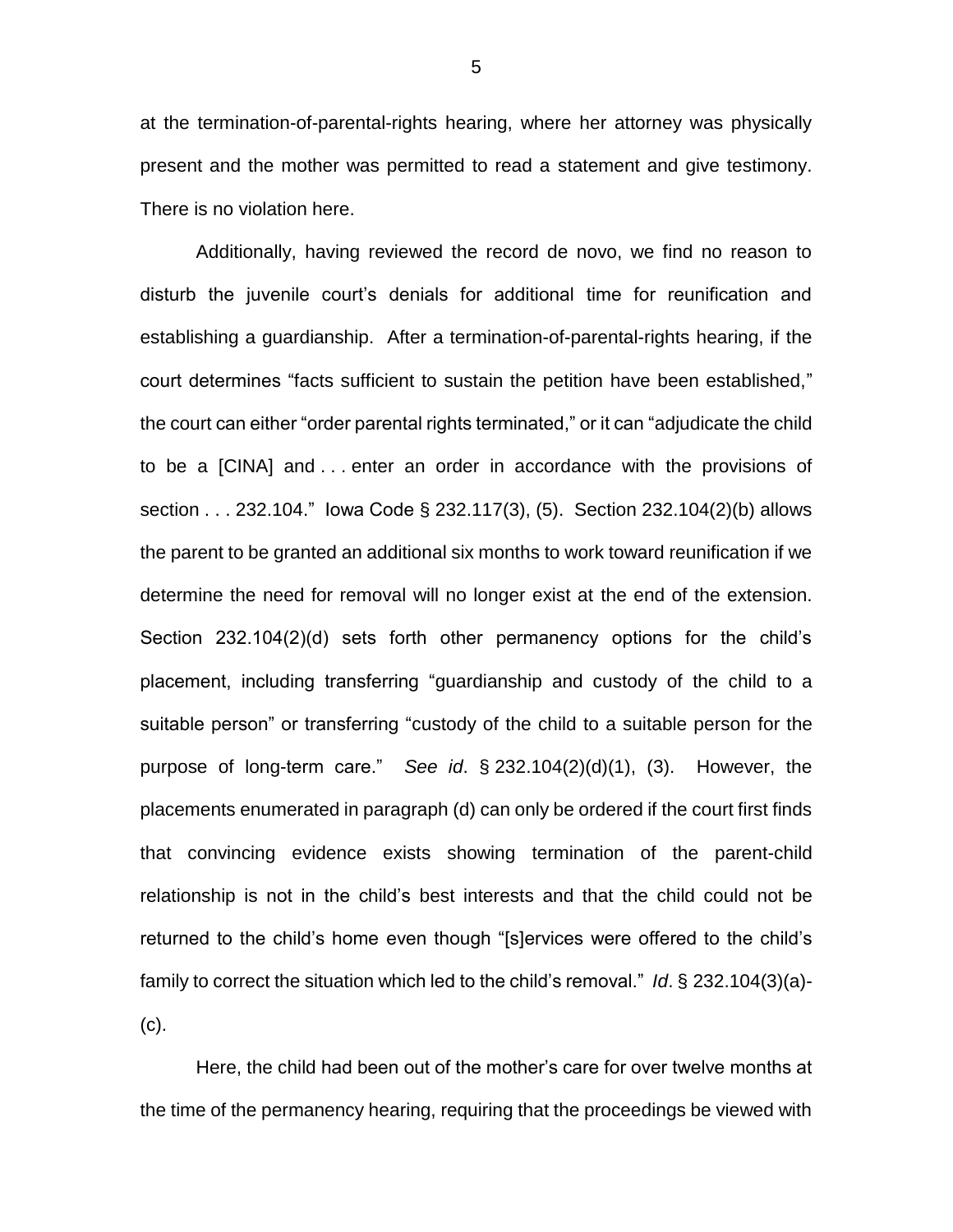a sense of urgency. *See id*. § 232.104(1) (setting a twelve-month period); *see also In re* C.B., 611 N.W.2d 489, 495 (Iowa 2000) (discussing urgency in the context of termination proceedings). While we hope the mother is able to remain substance free after her release, her continued use of methamphetamine after her first release from the Women's Center militates against a finding another six months would eliminate the need for the child's removal.

Similarly, giving "primary consideration to the child's safety, to the best placement for furthering the long-term nurturing and growth of the child, and to the physical, mental, and emotional condition and needs of the child," *see* Iowa Code § 232.116(2), we conclude termination of the mother's parental rights was in the child's best interests, not the establishment of a guardianship. The mother cites *In r*e *B.T.*, 894 N.W.2d 29, 31-35 (Iowa Ct. App. 2017), wherein this court found establishing a guardianship was more appropriate than termination of the parent's parental rights. However, as the State points out, there are vast differences between the facts of both cases. *See id*. In *B.T.*, the child at issue was born in 2006 and had a close relationship with the parent. *Id*. at 31. In this case, the mother has had a minimal relationship with the child during his two years of life. In fact, the mother had only been "out in the community for approximately three to four months during the time that this case has been open," and she did not show substantial compliance with services during that very limited time. Unlike the parent in *B.T.*, who had established successful years of sobriety, the mother here has not demonstrated a period of sobriety, other than when she is incarcerated. *See id*. at 34. In this case, the mother had an opportunity to demonstrate she could put the child's needs before her own, but she did not. Because we find that